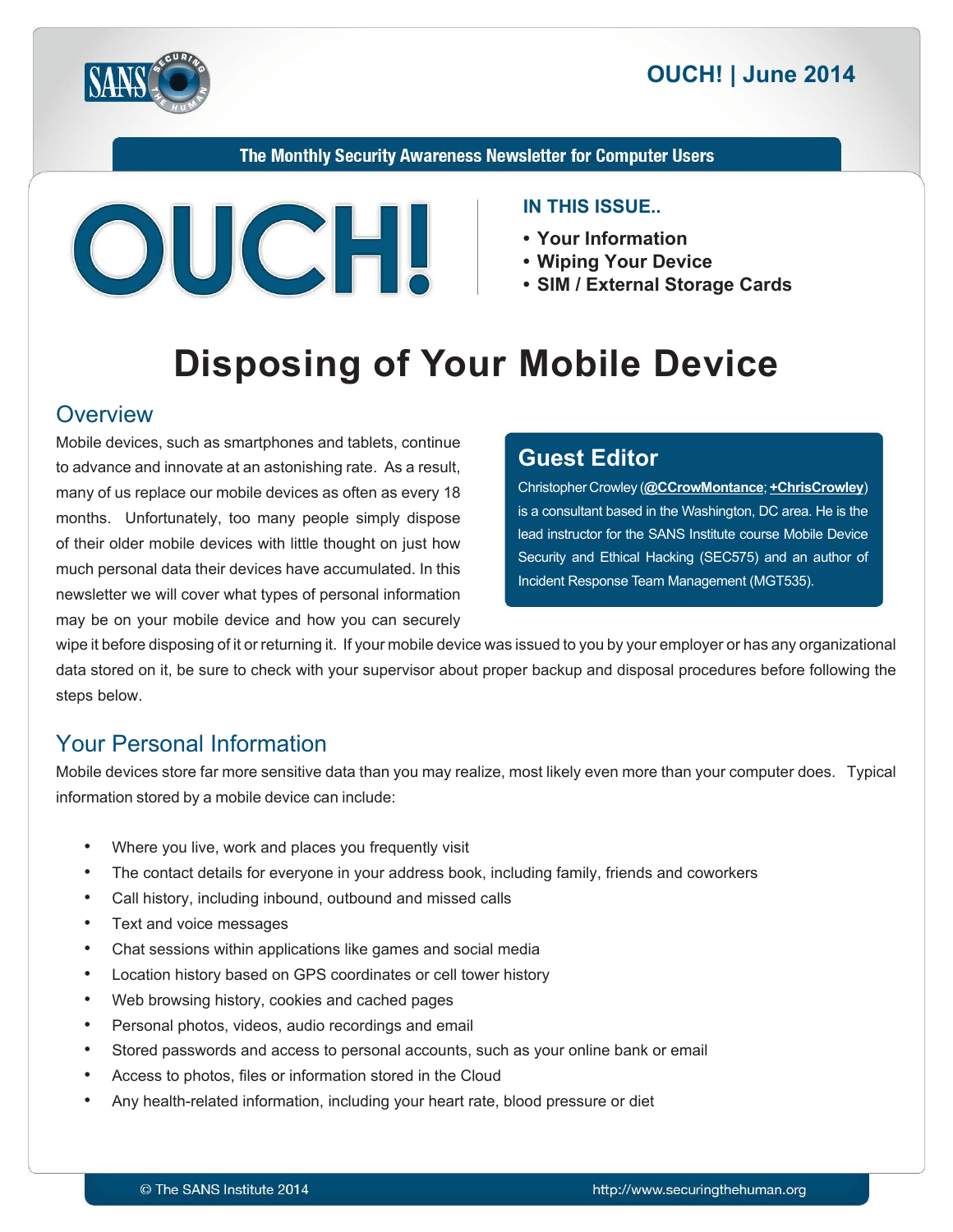# **2014 OUCH! | June 2014**



## **Disposing of Your Mobile Device**

### **Wiping Your Device**

As you can see, there may be a tremendous amount of sensitive information on your mobile device. Regardless of how you dispose of your mobile device, such as donating it, giving it to another family member, reselling it or even throwing it out, you need to be sure that you first erase all of your sensitive information. In addition, you need to erase your information if you are returning your mobile device or exchanging it for a new one. If you do not, whoever ends up with your mobile device may be able to easily access it. However, before you begin wiping your data, you most likely need to backup all of your data, including photos, videos, or any other information. Once you wipe your device, you will not be able to recover any of your data stored on it.

Once you have backed up your data, you then need to securely erase it. Simply deleting files, photos or data is not enough. Data that has been deleted can be easily recovered using free tools found on the Internet. Instead,



you want to securely erase all the data on the device, which is called wiping. This actually overwrites the information, ensuring it cannot be recovered. The easiest way to do this is to use your device's "factory reset" function. This will return it to the condition it was in when you first bought it. We have found that a factory reset will provide the most secure and simplest method for removing data from your mobile device. The factory reset function varies among devices; listed below are the steps for the three most popular devices:

- Apple iOS Devices: Settings | General | Reset | Erase All Content and Settings
- Android Devices: Settings | Privacy | Factory Data Reset
- Windows Phones: Settings | About | Reset Your Phone

If you still have questions about how to do a factory reset, check your owner's manual or manufacturer's website. Remember that simply deleting your personal data is not enough, as it can be easily recovered.

# SIM & External Cards

In addition to the data stored on your device, you also need to consider what to do with your SIM (Subscriber Identity Module) card. A SIM card is what a mobile device uses to make a cellular phone or data connection. When you perform a factory reset on your device, the SIM card retains information about your account. If you are keeping your phone number and moving to a new device, talk to the phone salesperson about transferring your SIM card. If this is not possible (for